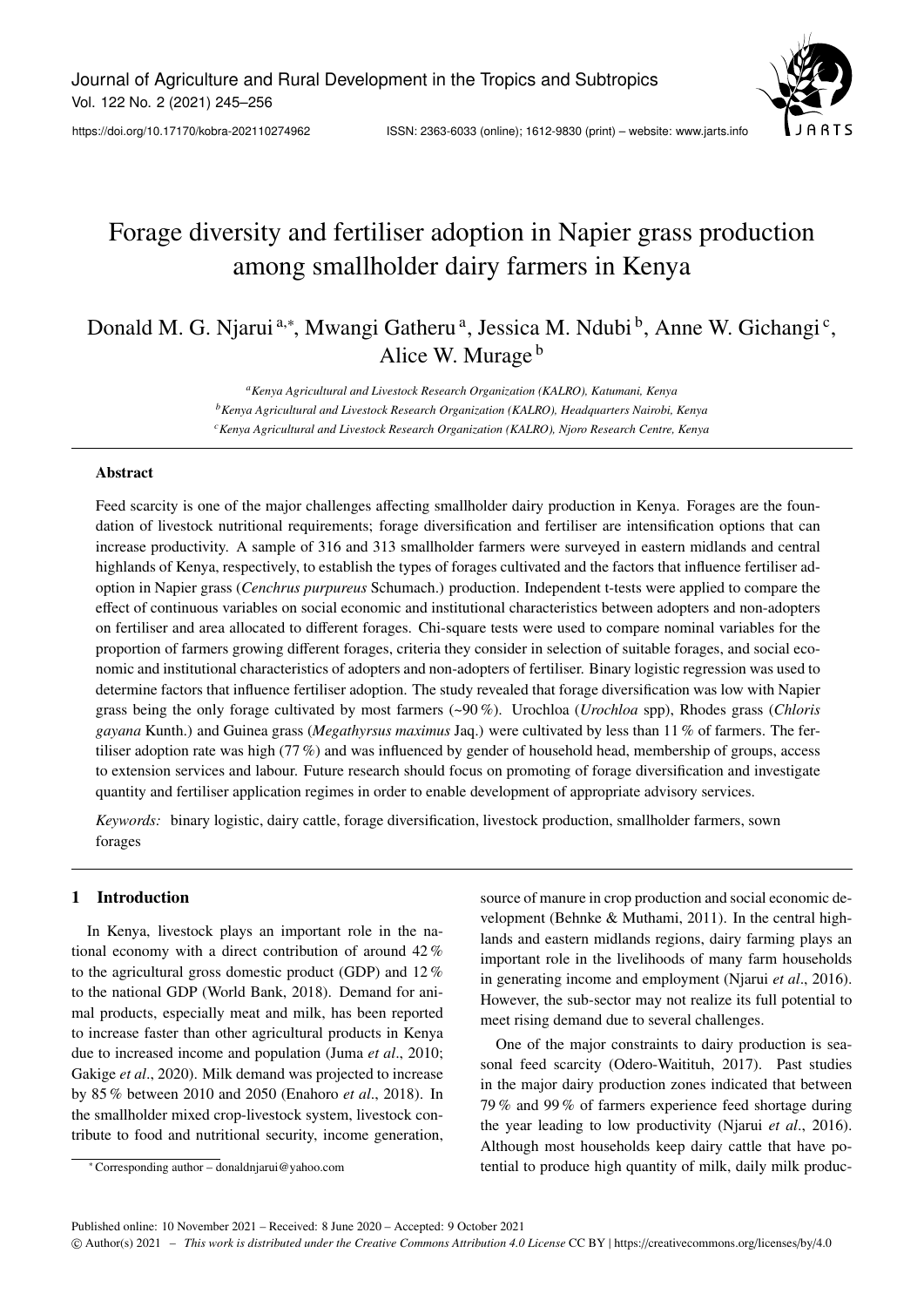tion was noted to be generally low, averaging 8 kg per cow in central highlands (Muia *et al*., 2011) and 6 kg per cow in eastern midlands region (Mungube *et al*., 2014). The gap between the supply and demand for good quality forage continues to widen due to various constraints, including land limitations, lack of species adapted to different agroecological zones (AEZ) and poor management (Gachuiri *et al*., 2017). Rapid population growth and sub-division of land has decreased land available for feed production (Muyanga & Jayne, 2014). Climate change, characterised by low and erratic rainfall, frequent drought, and extreme temperatures, has exacerbated the situation (Ochieng *et al*., 2016; Kogo *et al*., 2021).

Forages are the foundation of livestock nutritional requirements and adequate forages of high nutritional quality are fundamental in ensuring increased livestock productivity (Cheema *et al*., 2011). Moreover, feed accounts for about 70 % of cost in livestock production. To improve livestock production and feed growing livestock population, forage production needs to increase.

In Kenya, there are only a few species of forages registered for commercialisation. This is primarily due to limited investment in forage research and development as priority is given to food crops. Lukuyu *et al*. (2011) reported that farmers in central and northern rift of Kenya mainly depend on Napier grass (*Cenchrus purpureus* Schumach.) for livestock basal feed. Cultivation of Napier grass has been promoted widely in the past by research organization, extension agents and non-governmental organisations. The over-reliance on Napier grass has made it susceptible to pests and diseases (Farrell *et al*., 2002). In smallholder farms of Kenya, infestation by smuts was found to reduce biomass yield by between 25 and 46 % (Farrell *et al*., 2000) and Napier head smut by 100 % (Mulaa *et al*., 2010). Further, Napier grass is not drought tolerant and has a relatively short productive lifespan of about 4–5 years.

Sustainable forage intensification based on improved forage species and better management practices for increased yields is needed to enhance feed availability. Forage intensification promotes an efficient use of land resources, leading to sustainable development and increased income (Delevatti *et al*., 2019). As available area is usually limited, forage diversification and use of fertiliser are intensification options that can increase yield and quality per unit of land. Diversification is an important mitigation strategy of avoiding over-reliance on a limited number of forage innovations. It increases species diversity and can contribute to enhanced forage productivity (Sanderson *et al*., 2004). Application of fertiliser is one of the most practical and effective ways to improve yield and nutritional quality of forage (Rahman *et*

*al*., 2010). Several studies have shown that fertiliser inputs improved dry matter production of Napier grass (Dokbua *et al*., 2020; Hasyim *et al*., 2014; Pieterse & Rethman, 2002; Rahetlah *et al*., 2014; Zewdu *et al*., 2003) and the crude protein content (Zewdu *et al*., 2002). For example, Rahman *et al*. (2010) showed that application of fertiliser from 150 to 300 kg N ha<sup>-1</sup> annually increased annual dry matter production of Napier from 4.9 to  $6.2 \text{ tha}^{-1}$ . Inorganic or organic fertiliser is also a critical avenue for maintaining soil nutrient balance (Mugwe *et al*., 2009).

Due to diseases affecting Napier grass, there is a need to introduce other available forages to increase the basal feed for livestock. For example, Urochloa grasses have shown to increase milk production by between 15–40 % when fed to dairy cattle compared with locally grown feeds (Muinga *et al*., 2016). Unlike Napier grass, Urochloa is more versatile than Napier grass. While Napier grass is suitable for cutand-carry feeding systems and for silage making, Urochloa is used in cut-and-carry system, grazed directly by livestock and is conserved as hay and silage. Therefore, Urochloa is a suitable alternative grass for integrating in the farming system for increasing resilient livestock, in addition to enlarging the forage diversification. Inclusion of forage legumes would also improve the feed quality in the system.

To promote new improved forage innovations and technologies such as fertiliser, there is a need to understand the existing diversity of cultivated forages and fertiliser use. Information on the current technologies being adopted by farmers is important to enable development of new dissemination strategies. However, no recent study exists on different types of cultivated forages and extent of fertiliser adoption for forages production among smallholder dairy farmers in semi-arid, sub-humid and humid environments of Kenya. Studies are mainly limited to diversity of fodder trees e.g. Gachuiri *et al*. (2017), Franzel *et al*. (2014) and Wambugu *et al*. (2011). The objective of this study was to establish the level of forage diversification and assess socio-economic and institutional factors that influence the adoption of fertiliser for Napier grass production in smallholder dairy farms in Kenya. The findings will contribute to the pool of existing knowledge on forage intensification based on forage diversification and fertiliser adoption among smallholder dairy farmers.

## 2 Materials and methods

#### *2.1 Description of study areas*

Two pilot regions, eastern midlands and central highlands were selected for the study since they represent diverse AEZ and biophysical characteristics. The central highlands range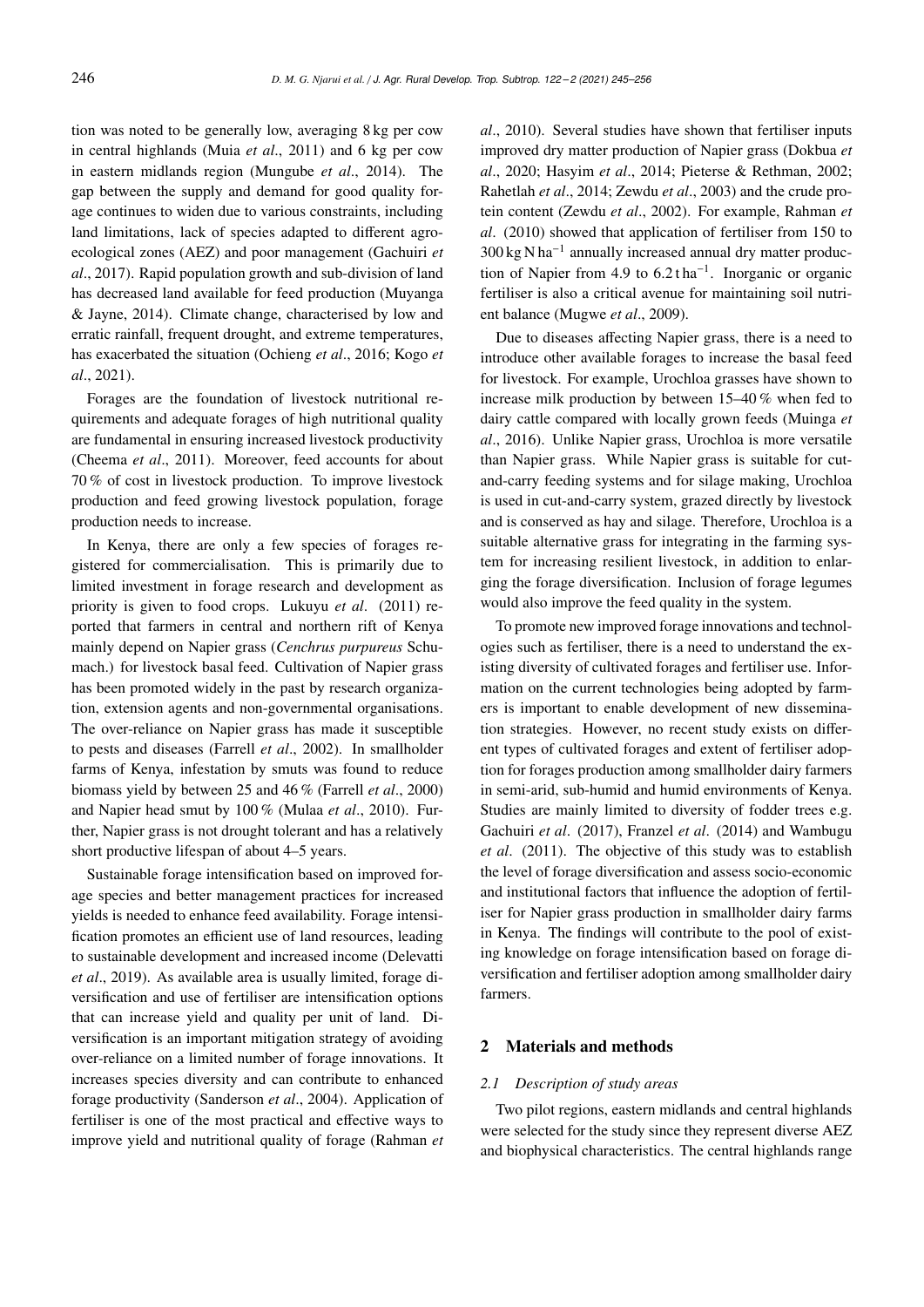from sub-humid to humid, with well-distributed and reliable rainfall, making the region favourable for a wide range of forage species. The eastern midlands are generally semi-arid and experience erratic and unreliable rainfall with frequent droughts leading to low forage production and feed deficit. Inter-seasonal rainfall variation is large in eastern midlands with coefficient of variation of between 45–58 % (Keating *et al*., 1992). In central highlands, dairy farming is a major enterprise for smallholder farmers and the region produces a large proportion of national milk supply in Kenya. In the eastern midlands, dairy farming is increasingly becoming important because of favourable milk prices. The study was conducted in Kangundo sub-County and Kirinyaga County in the eastern midlands and central highlands, respectively (Fig. 1). Kangundo is one of the seven sub-Counties of Machakos County and lies between latitude 1.07° and 1.43° South, and longitude 37.09° and 37.43° East, covering an area of 177 km<sup>2</sup>. Kirinyaga County lies between latitudes 0°1' and 0°40' South and longitudes 37° and 38° East and covers  $1,478$  km<sup>2</sup>.



Fig. 1: *Map showing the study areas.*

#### *2.1.1 Kangundo sub-County*

The sub-County is characterised by low to medium altitude, rising from 800 to 1600 m above sea level (asl) at Kanzokea hills and Kanzalu ranges. The climate is highly influenced by the seasonal shift and intensity of the low pressure Inter-Tropical Convergence Zone. Rainfall is bimodal with two distinct rainy seasons; the long rains occurring from March to May and short rains from October to December. There is a long dry season from June to mid-October, which results in cessation of forage growth and reduced nutritive quality. The mean annual rainfall is around 800 mm but in the hill masses, it increases to 1050 mm. The temperatures

vary from 14 °C to 29 °C with February and September being the hottest and July and August the coolest months. The major soils are Luvisols, Acrisols and Ferralsols (Simpson *et al*., 1996). These soils are often shallow and contain low organic matter and high sand content.

The farming system is characterised by low-input smallholder crop-livestock production. The main cash crops are coffee in the Upper Midlands (UM) and horticultural fruit trees in the Lower Midlands (LM) AEZ. Maize is the most important cereal and is commonly intercropped with beans, cowpeas and pigeon peas. The main livestock include cattle, goats and poultry. Commercial dairy cattle farming is based mainly on crosses of European breeds and local zebu cattle under zero-grazing feeding system.

## *2.1.2 Kirinyaga County*

The altitude ranges from 1200 to 1700 m asl but on the northern side it rises to 5,200 m at the top of Mt. Kenya. The climate is influenced by the position on the windward side of Mt Kenya. The rainfall pattern is similar to that of Kangundo but the region receives more rainfall. The average annual rainfall increases from 800 mm in the low eastern plains of Mwea to about 2200 mm on the northern parts, towards Mt Kenya. Temperature ranges from  $12^{\circ}$ C to a maximum of 27 °C.

The major soil type is Humic Nitosols (Jaetzold *et al*., 2006). These soils are deep, fertile, and are suitable for forage production. The county is very rich in term of agriculture, with tea, coffee and horticulture being the major cash crops. In Kenya it is the major producer of rice, which is cultivated under irrigation in the lowland areas. Commercial dairy farming is dominant and is an important enterprise for smallholder farmers.

## *2.2 Data sources*

Both primary and secondary sources of data were used in this study. Primary data were collected from a baseline household survey using a structured questionnaire, focus group discussions and key informant interviews. Secondary data were obtained from published literature in journals, books, conference proceedings and annual reports.

#### *2.3 Sampling technique and sample size determination*

A multistage stratified sampling procedure was employed for selection of farmers. At the first stage, two diverse regions in-terms of agro-ecology i.e., eastern midlands and central highlands, were purposively selected where farmers practice mixed crop-livestock farming with a significant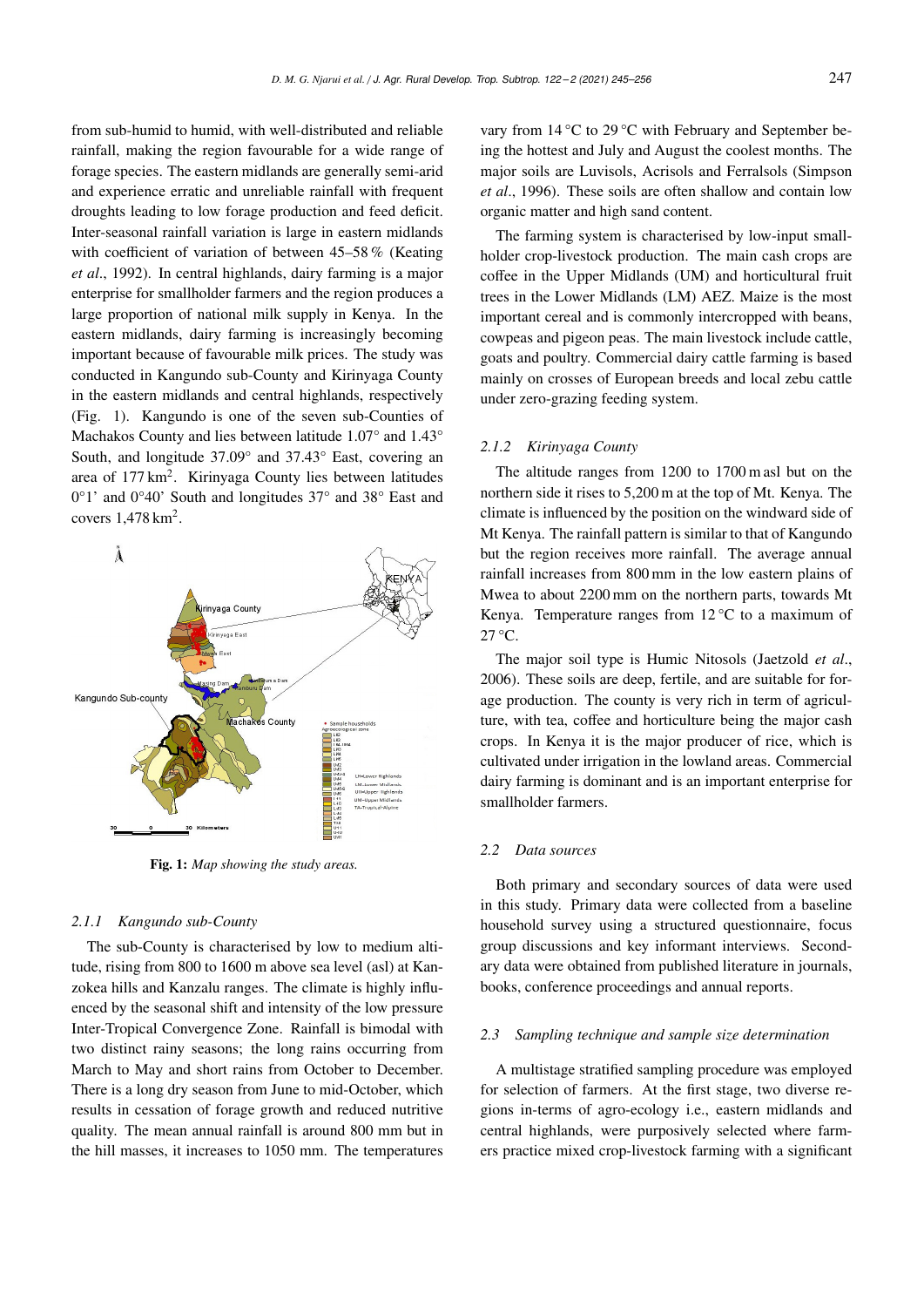dairy cattle component. In the second stage, two administrative areas were selected. In Kangundo, the study was conducted in UM 2, 3, 4, and LM 3 and 4 while in Kirinyaga County it was in Lower Highlands (LH) 1, UM 1, 2, 3, 4, LM 3 and 4 (Table 1). In the third stage, a systematic random sampling using probability proportional to sample size as applied by Beshir (2014) was used to select farmers with dairy cattle from a list compiled by agricultural extension officers for each AEZ. This resulted in a sample size of 316 and 313 farmers in Kangundo sub-County and Kirinyaga County, respectively (Table 1).

## *2.4 Data collection*

The data was collected using a structured questionnaire after pre-testing and modification to ensure that all the relevant questions were well framed. The social economic data collected covered characteristics of households head including age, gender and level of education, household total income, land size, importance of livestock to food security and use of hired labour while the institutional data included distance to market, group membership and access to extension services and credit. Other data included sown forage species, area allocated to different farm enterprises, selection criteria for suitable forages and use of fertiliser for Napier. Monthly income was derived by aggregating on-farm and off-farm income. Farmers used the Likert scale of 1 to 10 (1 = least important,  $10 = \text{most important}$  to indicate the importance of livestock for household food security. Farmers were requested to provide up to three plant attributes they considered important when selecting suitable forages for their livestock. Adoption reflected a household's decision to apply either inorganic or organic fertiliser or a combination of both during the past two wet seasons prior to the survey. Napier grass was selected for assessment of fertiliser application because it was widely cultivated in both regions. A collective name, 'Urochloa' was used for the local and improved germplasm of Urochloa grasses. The interviews were conducted in either English, Swahili or local language through face to face interviews during individual visits and observations. Trained enumerators, mostly young researchers, and students under supervision collected the data in Jan. and Feb. 2018. The household head or the most senior member of the household present was interviewed and the data recorded in questionnaire sheets.

#### *2.5 Statistical analysis*

Data analysis was carried out using the IBM Statistical Package for Social Sciences (SPSS) Statistics for Windows version 20 (IBMC, 2011). Descriptive statistics on the mean, standard deviation (SD), and percentages were generated for

the different variables. Independent t-tests were applied to compare continuous variables on social economic characteristics between adopters and non-adopters of fertiliser and on area allocated to different forages. Chi-square tests  $(\chi^2)$ <br>were used to compare pominal variables for the proportion were used to compare nominal variables for the proportion of farmers growing different forages, criteria they consider in selection of suitable forages between sites and social economic characteristics of adopters and non-adopters of fertiliser.

#### *2.6 Determinants of fertiliser use on Napier grass*

Binary logistic regression was conducted to determine factors that influenced households' decision to use fertiliser on Napier grass. The model is specified as:

$$
ln(P - i/(1 - P_i)) = X_t = \varepsilon
$$

where  $X_t$  is the index reflecting the combined effect of independent *X* variables that prevent or promote adoption of fertiliser. The dependent variable is the natural log of the probability of using fertiliser (*P*) divided by the probability of not using fertiliser  $(1 - P)$ , b is the slope and  $\varepsilon$  is the error term.

The index level can be specified as:

$$
X_t = \beta_0 + \beta_i X_i + \dots + \beta_n X_n + \varepsilon
$$

Where  $X_i$ ... $X_n$  are the independent variables,  $\beta_0$  is the in-<br>tereort  $\beta$  is the clone associated with the *ill* independent tercept,  $\beta_i$  is the slope associated with the *i*<sup>th</sup> independent<br>veriable and c is the error term variable and  $\varepsilon$  is the error term.

The dependent variable was adoption of fertiliser with a value of 1 for households that apply fertiliser to Napier grass and 0 for non-adopters. Adopters were households that used either organic or inorganic fertiliser or both types of fertilisers in Napier grass while the non-adopters were households that did not apply any form of fertiliser. The model was estimated using the maximum likelihood method in IBM SPSS Statistics for Windows version 20 software (IBMC, 2011). The independent variables hypothesized to influence the adoption of fertiliser were selected following literature on farm investment theory (Feder *et al*., 1985). These were gender, age and education of household, income, distance to market, membership of farmers group, land size, important of livestock to food security, use of hired labour, access to extension services and credit.

#### 3 Results

#### *3.1 Forage diversification*

Farmers had sown different types of forage grasses in their farms, namely, Napier grass, Rhodes grass (*Chloris*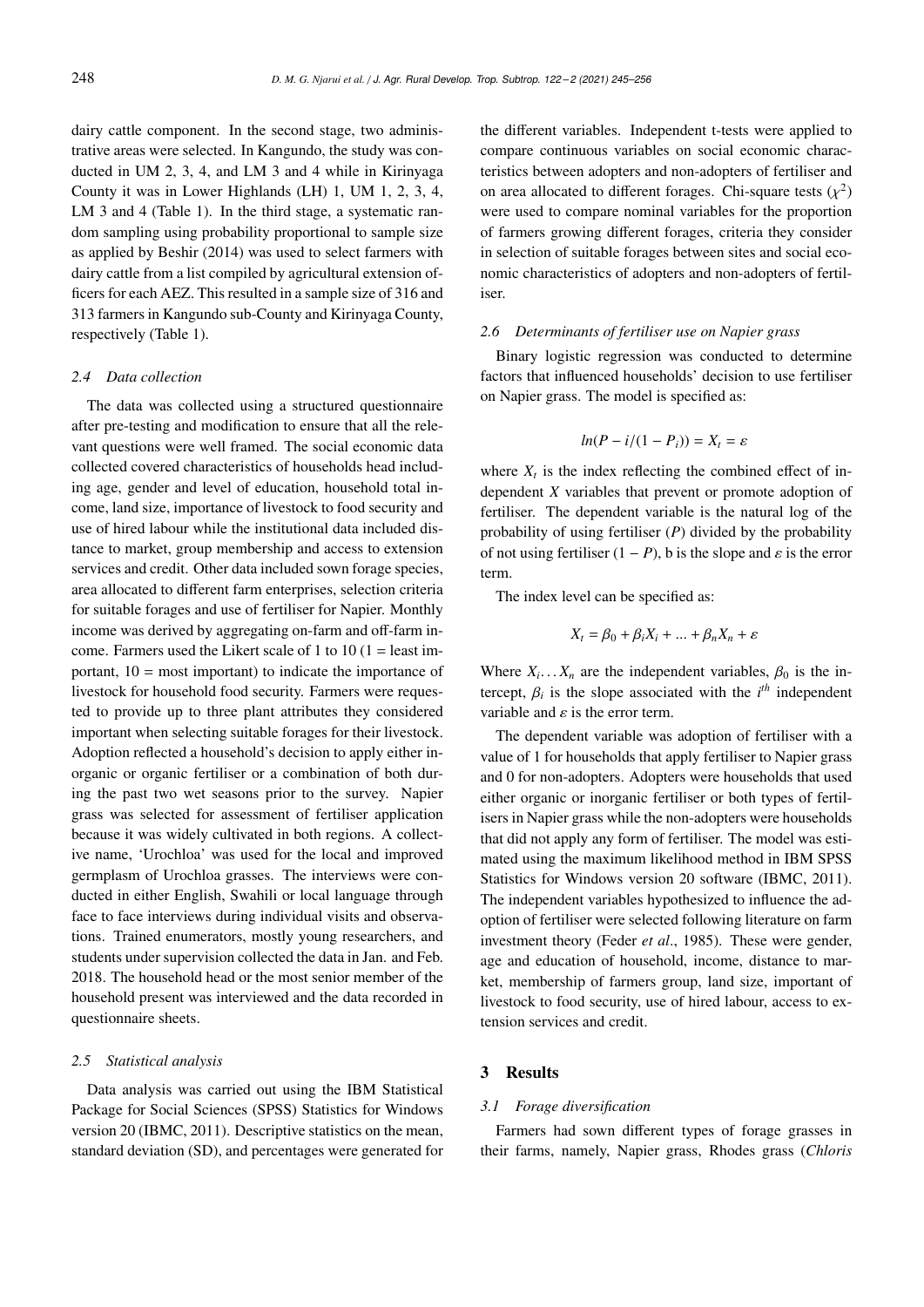|                     |                         |                                 | Annual           | <b>Number</b>        | Household head     |                      |              |  |
|---------------------|-------------------------|---------------------------------|------------------|----------------------|--------------------|----------------------|--------------|--|
| <b>Site</b>         | Agro-ecological<br>zone | <i>Altitude</i><br>$(m \, asl)$ | rainfall<br>(mm) | of dairy<br>farmers* | Number of<br>males | Number of<br>females | <b>Total</b> |  |
| Kangundo sub-county | Upper Midlands 2        | 1400-1770                       | 1000             | 214                  | 8                  | 4                    | 12           |  |
|                     | Upper Midlands 3        | 1400-1830                       | 1050             | 1775                 | 83                 | 23                   | 106          |  |
|                     | <b>Upper Midlands 4</b> | 1340-1830                       | 950              | 221                  | 76                 | 18                   | 94           |  |
|                     | Lower Midlands 3        | 1160-1350                       | 850              | 1520                 | 65                 | 26                   | 91           |  |
|                     | Lower Midlands 4        | 1160-1280                       | 800              | 1576                 | 12                 | л.                   | 13           |  |
| Kirinyaga county    | Lower Highlands 1       | 1760-2130                       | 1900             | 255                  | 11                 | 5                    | 16           |  |
|                     | Upper Midlands 1        | 1520-1820                       | 1550             | 2794                 | 142                | 29                   | 171          |  |
|                     | <b>Upper Midlands 2</b> | 1400-1580                       | 1400             | 540                  | 27                 | 7                    | 34           |  |
|                     | <b>Upper Midlands 3</b> | 1310-1400                       | 1200             | 224                  | 9                  | 4                    | 13           |  |
|                     | Upper Midlands 4        | 1280-1340                       | 1070             | 340                  | 18                 | 3                    | 21           |  |
|                     | Lower Midlands 3        | 1220-1280                       | 850              | 400                  | 19                 | 6                    | 25           |  |
|                     | Lower Midlands 4        | 1090-1220                       | 750              | 547                  | 27                 | 6                    | 33           |  |
| Total               |                         |                                 |                  | 10406                | 497                | 132                  | 629          |  |

Table 1: *Distribution of sample respondents across agro-ecological zones.*

\* Sources: Extension office, Ministry of Agriculture, Livestock and Fisheries

Table 2: *Proportion of farmers growing di*ff*erent types of forages in Kangundo sub-County (n*=*316) and Kirinyaga County (n*=*313).*

|                       | <i>Farmers</i> (%) |           |          |       |
|-----------------------|--------------------|-----------|----------|-------|
| <i>Forage species</i> | Kangundo           | Kirinyaga | $\chi^2$ | P     |
| Urochloa grass        | 11.4               | 2.2       | 20.89    | 0.000 |
| Guinea grass          | 0.6                | 0.0       | 20.0     | 0.157 |
| Rhodes grass          | 2.5                | 1.3       | 1.35     | 0.246 |
| Napier grass          | 91.4               | 90.4      | 0.84     | 0.667 |

*gayana* Kunth.), Guinea grass (*Megathyrsus maximus* Jacq.) and Urochloa grass (*Urochloa* spp.) (Table 2). In both areas Napier grass was most widely cultivated by over 90 % of households. Less than 11 % of farmers had cultivated Urochloa, Rhodes and Guinea grass. Only for Urochloa grass a significantly higher ( $\chi^2 = 20.89$ ,  $P = 0.000$ ) propor-<br>tion of formors in Kongundo had planted more than in Kir. tion of farmers in Kangundo had planted more than in Kirinyaga County. Most of the farmers had also planted some leguminous forage trees, mainly *Calliandra* spp. or *Leucaena* spp. within the homestead or along the farm boundaries, but no active management was undertaken for forage purposes.

The farmers surveyed based their forage choice on seven plant attributes (Table 3), which can be grouped into three categories; agronomic characteristics, ecological adaptation and benefits to livestock production. At both sites most farmers preferred forages that gave high milk yield followed by forages that produced high herbage. High growth rate and high palatability were also important selection criteria. A higher  $(\chi^2 = 11.42, P = 0.001)$  proportion of farmers in Kir-<br>invege (66.2%) professed for see with higher growth rate inyaga (66.2 %) preferred forages with higher growth rate than in Kangundo (53 %). On the other hand, a higher  $(\chi^2 - 25.75 \text{ P} - 0.000)$  proportion of formors (57.5 %) in Ken  $= 25.75, P = 0.000$  proportion of farmers (57.5 %) in Kangundo preferred forages that were drought tolerant than in Kirinyaga (37 %). Easy to harvest, pest and diseases resistance were ranked lowly and were not different  $(P > 0.05)$ between the sites.

Table 3: *Criteria considered by farmers when selecting suitable forage for livestock in Kangundo sub-County (KG; n*=*316) and Kirinyaga County (KR; n*=*313).*

|                                                             |       | Farmers (%) |          |       |
|-------------------------------------------------------------|-------|-------------|----------|-------|
| Criteria                                                    | КG    | KR          | $\chi^2$ | P     |
| High herbage yield                                          | 70.9  | 70.7        | 0.003    | 0.957 |
| High growth rate                                            | 53.0  | 66.2        | 11.42    | 0.001 |
| Easy to harvest                                             | 12.4  | 16.2        | 1.91     | 0.167 |
| Drought tolerant                                            | 57.5  | 37.3        | 25.73    | 0.000 |
| Pest and disease resistance                                 | 10.2. | 7.6         | 1.23     | 0.268 |
| Highly palatable to live-<br>stock                          | 45.7  | 50.6        | 1.53     | 0.217 |
| Livestock produce high<br>milk yield when fed the<br>forage | 76.2  | 78.0        | 0.300    | 0.584 |

#### *3.2 Fertiliser adoption in forage production*

Of the 629 respondents interviewed, 486 farm households applied fertiliser to Napier grass, indicating an adoption rate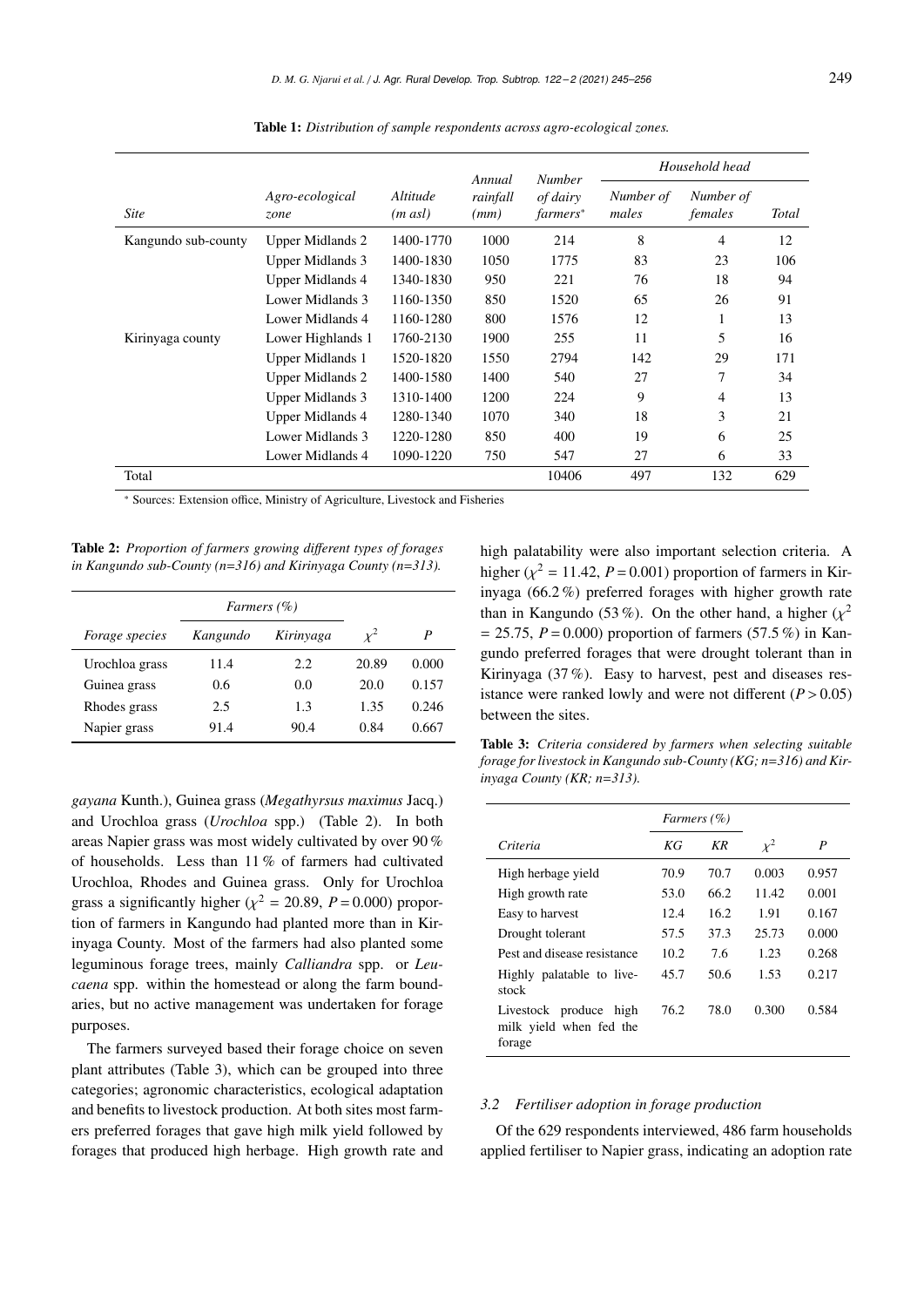|                               |                 | Adopters<br>$(n=486)$ | Non-adopters<br>$(n=143)$ |          |                  |
|-------------------------------|-----------------|-----------------------|---------------------------|----------|------------------|
| <i>Characteristics</i>        | Unit            | Mean                  | Mean                      | T        | $\boldsymbol{p}$ |
| Age of household head         | Years           | 55.4                  | 57.1                      | $-1.36$  | 0.063            |
| Distance to nearest market    | Kilometres      | 2.00                  | 1.95                      | 0.28     | 0.777            |
| Monthly income                | Kshs.           | 28267                 | 22014                     | 2.40     | 0.017            |
| Land size                     | <b>Hectares</b> | 1.24                  | 1.21                      | 0.21     | 0.836            |
| Importance of livestock<br>to | $1 - 10^*$      | 7.1                   | 6.5                       | 3.57     | 0.000            |
| household food security       |                 |                       |                           |          |                  |
|                               | Code            | Percent               | Percent                   | $\chi^2$ | $\boldsymbol{p}$ |
| Gender of household head      | Male            | 80.9                  | 72.7                      | 4.41     | 0.036            |
|                               | Female          | 19.1                  | 27.3                      |          |                  |
| Education of household head   | None            | 3.3                   | 2.1                       | 0.54     | 0.463            |
|                               | Educated        | 96.7                  | 97.9                      |          |                  |
| Use of hired labour           | Yes             | 37.0                  | 7.7                       | 45.00    | 0.000            |
|                               | N <sub>0</sub>  | 63.0                  | 92.3                      |          |                  |
| Access to extension services  | <b>Yes</b>      | 38.9                  | 17.5                      | 22.56    | 0.000            |
|                               | N <sub>0</sub>  | 61.1                  | 82.5                      |          |                  |
| Membership of agricultural    | Yes             | 60.5                  | 43.4                      | 13.21    | 0.000            |
| group                         | N <sub>0</sub>  | 39.5                  | 56.6                      |          |                  |
| Access to agricultural credit | Yes             | 38.1                  | 28.0                      | 4.90     | 0.027            |
|                               | No              | 61.9                  | 72.0                      |          |                  |

Table 4: *Social-economic and institutional characteristics of adopter and non-adopters of fertiliser use in forage production.*

 $* 1 =$  least important;  $10 =$  most important.

of 77.3 %. The adopters had higher monthly income and regarded livestock more important for household food security than non-adopters (Table 4). There were also significant differences between adopters and non-adopters based on gender, use of hired labour, membership of agricultural group and access to extension services and credit.

Table 5 shows the estimated coefficients of the binary logistic regression model with the level of significance. The model accounted for 78.2 % of the total variation for the adoption of fertiliser. The model Chi-square was highly significant  $(\chi^2 = 99.94, (p = 0.000)$  indicating that the explanatory variables jointly contribute to explaining the variation in decision of farmers to adopt fertiliser. The fertiliser adoption was influenced by gender of household head, membership of agricultural group, use of hired labour and access to extension services.

Gender of household head was positively  $(\beta = 0.512)$  and significantly  $(p = 0.042)$  associated with application of fertiliser to forages, indicating that male headed households were 1.668 times more likely to use fertiliser than female headed households. Membership of an agricultural group was positively ( $\beta$  = 0.459) and significantly ( $p$  = 0.038) associated with adoption of fertiliser, suggesting that households

who were members of farmers group were 1.582 times more likely to adopt fertiliser than non-members.

Similarly, use of hired labour was positively  $(\beta = 2.175)$ and significantly ( $p = 0.000$ ) associated with adoption of fertiliser, indicating that households who had hired labour were 8.8 times more likely to adopt fertiliser than households that did not. Access to extension services was also positively  $(\beta = 0.965)$  and significantly ( $(p = 0.000)$  associated with fertiliser adoption, households who had access to extension services were 2.626 times more likely to adopt fertiliser than households without access.

#### *3.3 Land allocation for forages production*

Generally, the land size at both sites was small with households in Kangundo owning more ( $p = 0.031$ ) land (1.36 ha) than their counterparts in Kirinyaga (1.10 ha) (Table 6). Most of the land was allocated to cash and food crops with a considerable part under fallow. The area allocated to sown forages averaged about 0.20 ha at each site, accounting for 14.7 % and 18.2 % of total land owned by household in Kangundo and Kirinyaga, respectively.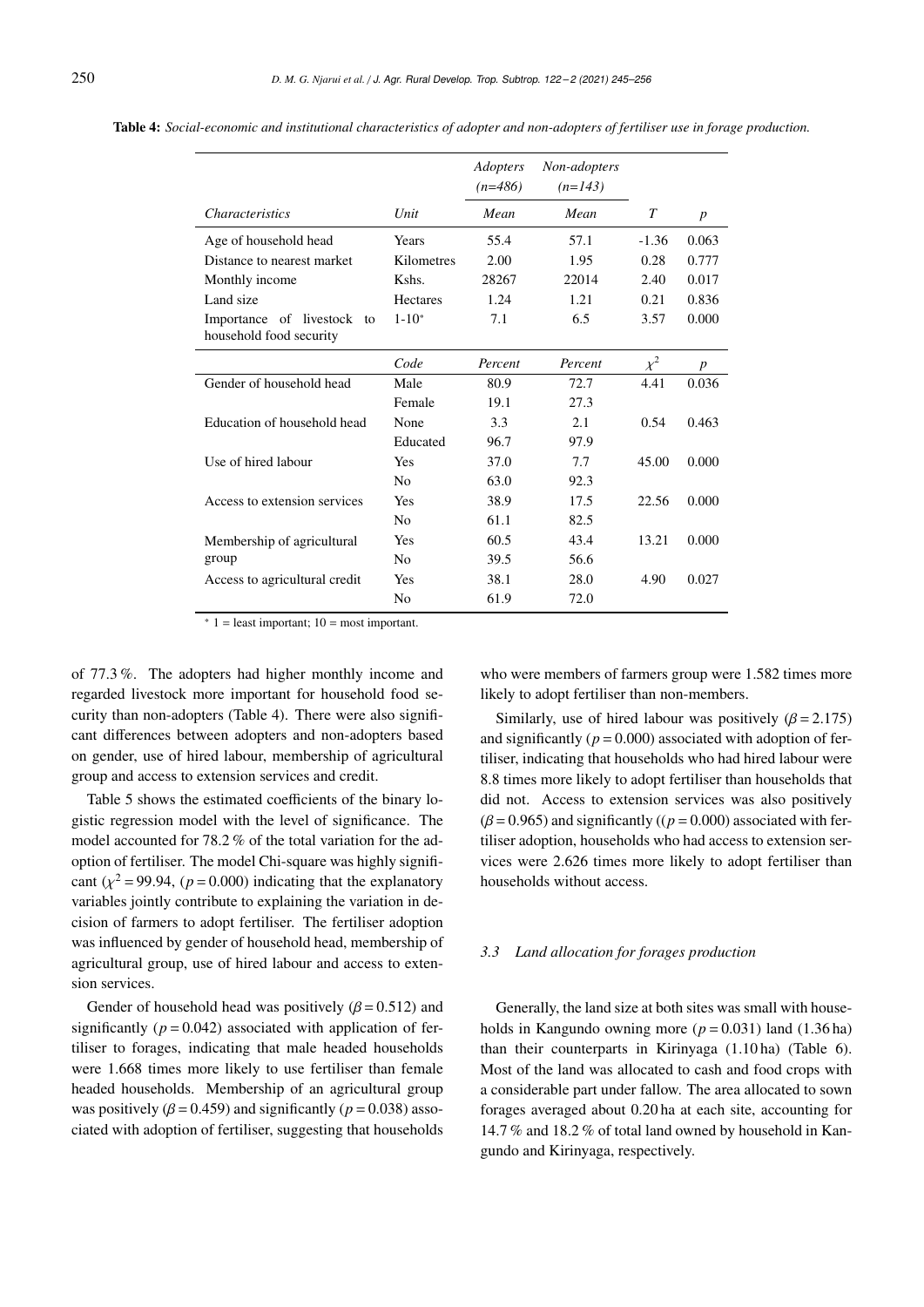| <i>Explanatory variables</i>       | Parameter<br>estimates $(\beta)$ | Wald<br>statistics | <i>p</i> -value | Odd ratio<br>$Exp(\beta)$ |
|------------------------------------|----------------------------------|--------------------|-----------------|---------------------------|
| Gender<br>of<br>household<br>head  | 0.512                            | 4.127              | 0.042           | 1.668                     |
| $(1 = male, 0 = female)$           |                                  |                    |                 |                           |
| Age of household head (years)      | $-0.009$                         | 1.183              | 0.277           | 0.991                     |
| Education of household head        | $-0.702$                         | 1.009              | 0.315           | 0.495                     |
| $(0=none 1=educated)$              |                                  |                    |                 |                           |
| Monthly income (Ksh.)              | 0.000                            | 0.409              | 0.523           | 1.000                     |
| Distance to nearest market (km)    | 0.013                            | 0.041              | 0.839           | 1.013                     |
| Membership to farmer group         | 0.459                            | 4.308              | 0.038           | 1.582                     |
| $(0=no, 1=yes)$                    |                                  |                    |                 |                           |
| Land size (hectares)               | $-0.119$                         | 3.033              | 0.082           | 0.888                     |
| Importance of livestock for        | 0.110                            | 3.701              | 0.054           | 1.116                     |
| household food security $(1-10)^*$ |                                  |                    |                 |                           |
| Use of hired labour $(0=no,$       | 2.175                            | 34.816             | 0.000           | 8.800                     |
| $1 = yes$                          |                                  |                    |                 |                           |
| Access to extension<br>services    | 0.965                            | 12.883             | 0.000           | 2.626                     |
| $(0=no, 1=yes)$                    |                                  |                    |                 |                           |
| Access to credit $(0=no, 1=yes)$   | 0.270                            | 1.355              | 0.244           | 1.309                     |
| Constant                           | 0.423                            | 0.204              | 0.651           | 1.526                     |
| Model chi-square                   |                                  | 99.94              | 0.000           |                           |
| Overall cases correctly predicted  |                                  | 78.2%              |                 |                           |
| Sample size                        |                                  | 629                |                 |                           |

Table 5: *Parameter estimates for variables influencing application of fertiliser in forages.*

 $* 1 =$  least important;  $10 =$  most important.

|  |  |  | <b>Table 6:</b> Area (ha) allocated to sown forages relative to other farm enterprises |  |
|--|--|--|----------------------------------------------------------------------------------------|--|
|  |  |  | in Kangundo sub-County ( $n=316$ ) and Kirinyaga County ( $n=313$ ).                   |  |

|                        | Kangundo |      |      | Kirinyaga |       |       |
|------------------------|----------|------|------|-----------|-------|-------|
| <i>Farm enterprise</i> | mean     | SD   | mean | SD        | t     | p     |
| Land holding           | 1.36     | 1.78 | 1.10 | 1.12      | 4.66  | 0.031 |
| Homestead              | 0.15     | 0.23 | 0.12 | 0.08      | 5.19  | 0.023 |
| Food crops             | 0.55     | 0.60 | 0.43 | 0.58      | 6.30  | 0.012 |
| Cash crops             | 0.33     | 0.43 | 0.43 | 0.46      | 6.83  | 0.009 |
| Fallow land            | 0.62     | 2.23 | 0.21 | 0.34      | 1.56  | 0.214 |
| Sown forages           | 0.20     | 0.20 | 0.20 | 0.50      | 0.001 | 0.971 |

SD: standard deviation

## 4 Discussion

## *4.1 Forage diversification*

Plant diversity is an important ingredient of stable environments and sustainable production systems (Anowarul-Islam & Ashilenje, 2018). Among the countries in the eastern Africa region, Kenya is regarded as a major centre of diversity for many grasses cultivated in the tropics (Boonman, 1993). However, in this study forage diversification was limited, with Napier grass being the only cultivated for-

age in most households. The grass is widely grown because it is high yielding and easy to establish (Mwendia *et al*., 2006). As priority is given to food crops to improve food security, research and extension have put limited emphasis on forages which has contributed to lack of knowledge about other suitable forage species. The relatively higher proportion of farmers who had sown Urochloa grass in Kangundo was attributed to promotion of the grass since 2014 (Gatheru *et al*., 2017), whereas in Kirinyaga no promotion had been undertaken. Research on Urochloa grass in Kenya was initi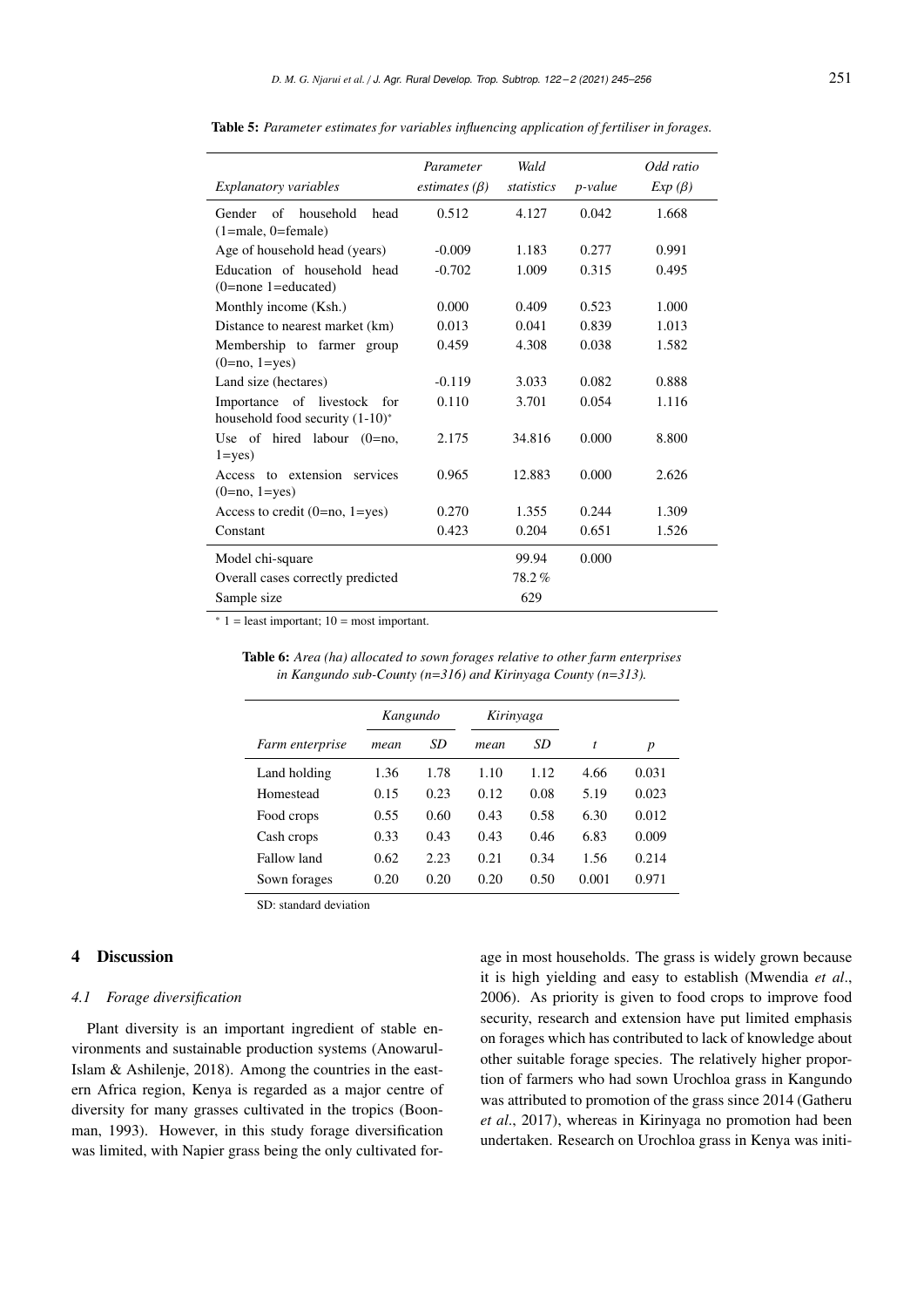ated in 2011 to improve livestock feed availability. Although Rhodes grass is a major commercial grass in Kenya and is more suitable for drier areas, it was not widely sown even in Kangundo due to limited seed availability.

The involvement of farmers in the research process can lead to increased adoption of improved forages (Garcia *et al*., 2019) as it helps to identify their preference. Generally, farmers considered several plant attributes before they decide which type of forages to plant, as also observed by Belete *et al*. (2018) in Ethiopia. Besides selecting forages that meet livestock nutrition requirements, farmers are keen on forages that are resilient to abiotic and biotic stresses. Based on climate variation, there were similarities and disparities in criteria for selecting forages between the two sites. For example, Kangundo receives less rainfall and drought is more common than in Kirinyaga, consequently, a high proportion of farmers in Kangundo preferred forages that are drought tolerant. The selection criteria based on milk yield and high biomass production were highly ranked at both sites because farmers are commercially oriented and high milk production leads to high income. High yielding forages were important to maximize production from the small land sizes to bridge the feed gap.

## *4.2 Factors a*ff*ecting adoption of fertiliser*

Several authors have shown that application of fertilisers increases forage yield. The large proportion of farmers who adopted fertilisers was attributed to the fact that fertiliser enabled high forage production and increased profitability. Although the study did not investigate the quantity of fertiliser applied, generally the amounts used are a fraction of the recommended rates as farmers give priority to food crop production and fertilisers are expensive.

Although the factors that determined fertiliser adoption could be related, the logistic regression used in the data analysis was based on independent variables and did not examine interactions between the variables on fertiliser adoption. Consequently the interpretation of the results was made in isolation of other variables. Use of hired labour was the most important factor that influenced fertiliser adoption followed by access to extension services while group membership was the least important. Adoption of new agricultural technologies often requires additional labour, particularly where mechanisation is limited. Hired labour was needed for crop production including fertiliser application to the forages. Consequently, presence of hired labour affected importantly fertiliser adoption. These results are similar to those of Beshir (2014) on adoption of agricultural technology.

Gender gaps on adoption of agricultural technologies have been widely studied in the past. In African countries including Kenya, female-headed households were less likely to use fertiliser compared to male-headed household because women are usually more constrained in resources, like access to land and other assets needed for production (Ali *et al*., 2018). Beshir *et al*. (2012) had reported similar findings on adoption of sustainable agricultural technologies. Generally, men have more freedom of mobility and more access to information while women are normally occupied with domestic chores (Mutua-Mutuku *et al*., 2017) and non-commercial activities. Until recently, the social settings and norms limited women from owing land in Kenya, but with the new constitution approved in 2010 women have the right to inherit land and own other property.

Group membership affected fertiliser adoption. Extension agents disseminate information on technologies often through farmers groups and associations. Thus, membership of agricultural groups increases access to information on productivity enhancing technologies. Moreover, groups share productive skills and can influence technology adoption decisions (Kassie *et al*., 2013; Martey *et al*., 2014).

Extension agents increase knowledge of farmers on new technologies, empowering them to make informed decision, which improves the chances of adoption (Abebe *et al*., 2018; Tata & McNamara, 2018). Improved technology adoption as a result of access to extension services was also reported in Ghana (Ali *et al*., 2018) and Uganda (Ekepu & Tirivanhu, 2016).

## *4.3 Implication to feed supply*

Dairy cattle farming is an important source of income in Kenya but feed scarcity and quality are a barrier to high performance. Grasses generally form the major sources of feeds in livestock production systems. The study showed limited forage diversity with Napier grass being the major forage, but due to its quality limitations, Napier cannot provide all the nutrients required for high levels of dairy production. Studies by Bell *et al*. (2018) have demonstrated that livestock farms relying on only one forage source are prone to higher risk of feed gaps. Using a wider range of forage sources can greatly reduce feed gaps and allow more livestock per unit of land. Farmers with on average 0.20 ha of Napier grass can produce about 7 tonnes annually based on a potential annual DM yield of 35 t/ha. However, with the emergence of diseases, the yield is likely to be much lower. Furthermore, the yield of Napier grass from farmers' fields is usually a fraction of its potential due to suboptimal management. For example, Napier grass requires large amount of fertiliser to achieve high production, which is beyond the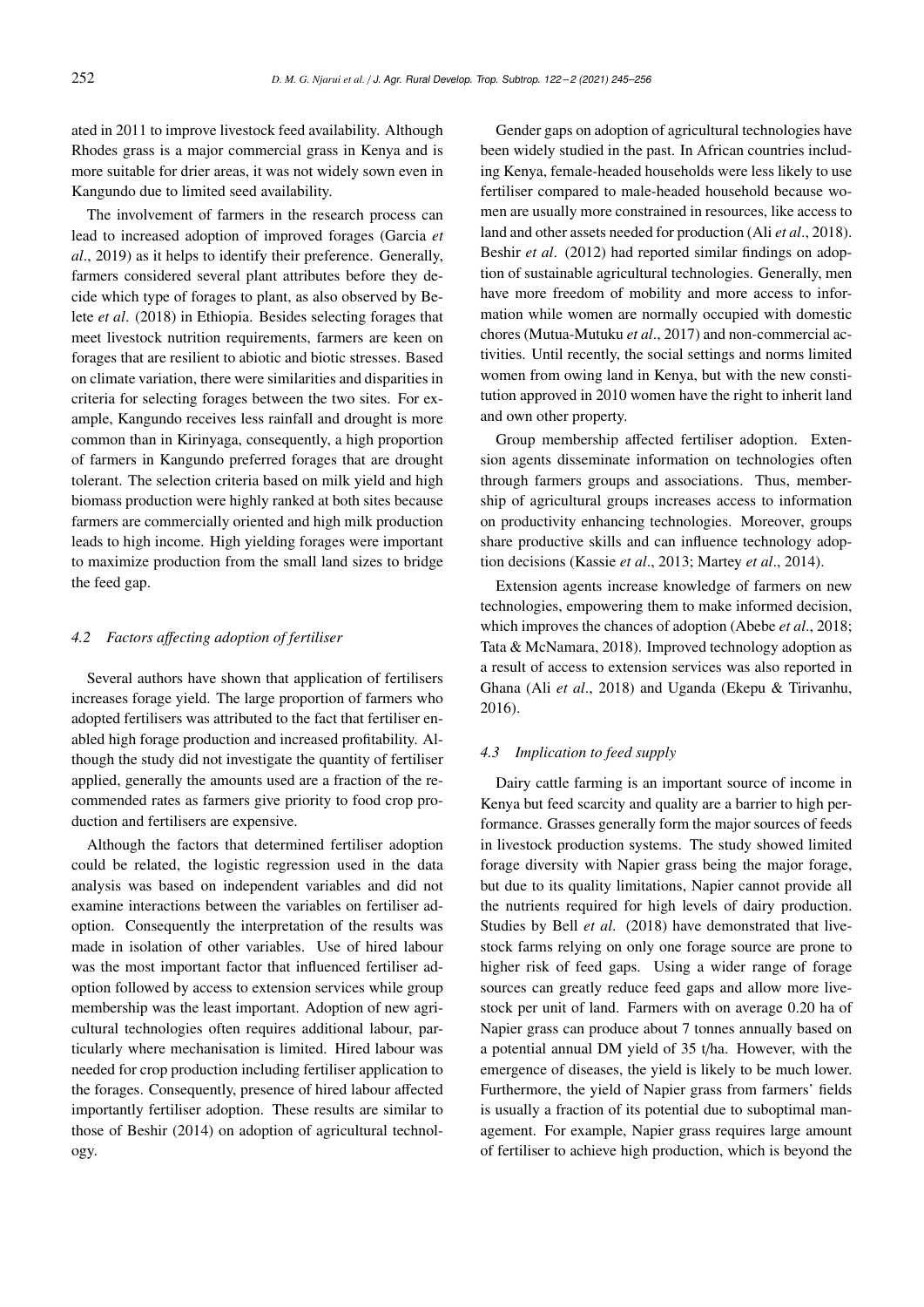reach of many farmers. In addition, because the majority of farmers are unable to transform Napier grass into silage at optimal growth stage, the current cut-and-carry system produces overgrown Napier grass of poor quality. Farmers have diversified on other feed sources such as weeds from cropland, crop residues and purchased fodder. However, the quality of these feeds is often low. Although most of the farmers purchase commercial supplements, quantities are not sufficient. Competition for land is high and limits acquisition of more land for forage production. Intensification by integrating other productive, disease and drought tolerant forages and use of fertiliser is a viable option for increased productivity.

#### 5 Conclusions

The study showed low forage diversification, with Napier grass being the main forage cultivated by most farmers. Only a small proportion of farmers cultivated other grasses such as Urochloa, Rhodes and Guinea grasses. Fertiliser adoption rate in Napier grass production was high and was influenced by gender of household head, membership of agricultural groups, use of hired labour and access to extension and advisory services. Use of hired labour was identified as the most critical factor that contributed to fertiliser adoption followed by access to extension services. Future research should focus on promoting other forages to increase forage diversity.

#### *Acknowledgements*

The authors are grateful to the smallholder farmers who provided information during the survey and the enumerators who undertook the households' interviews. The research work reported in this paper was funded by the European's Union Horizon 2020, research and innovation programme under Grant Agreement No. 727201. The views expressed in this study are not necessarily those of European Union.

## *Conflict of interest*

The authors declare that they have no conflict of interest.

#### **References**

- Abebe, A., Hagos, A., Alebachew, H., & Faji, M. (2018). Determinants of adoption of improved forages in selected districts of Benishangul-Gumuz, western Ethiopia. *Tropical Grasslands-Forrajes Tropicales*, 6(2), 104–110.
- Ali, E. B. J., Awuni, J. A., & Danso-Abbeam, G. (2018). Determinants of fertiliser adoption among smallholder cocoa farmers in the Western Region of Ghana. *Cogent Food and Agriculture*, 4(1), 1538589, doi:10.1080/23311932.2018. 1538589.
- Anowarul Islam, M., & Ashilenje, D. S. (2018). Diversified forage cropping systems and their implications on resilience and productivity. *Sustainability*, 10 (11), 3920. https://doi.org/10.3390/su10113920.
- Behnke, R & Muthami, D. (2011). *The contribution of livestock to the Kenyan economy*. IGAD LPI Working Paper No. 03 – 11. 62 p.
- Belete, T., Kidane, G., & Demelash, N. (2018), Participatory Evaluation of Some Selected Forage Species in Afar Regional State, Ethiopia: In the Case of Koneba and Telalak Districts. *Advances in Crop Science and Technology*, 6, 370. DOI:10.4172/2329-8863.1000370.
- Bell, L. W., Moore, A. D., &. Thomas D. T. (2018). Integrating diverse forage sources reduces feed gaps on mixed crop-livestock farms. *Animal*, 12, 1967–1980 doi: 10.1017/S1751731117003196.
- Beshir, H. (2014). Factors affecting the adoption and Intensity of use of Improved forages in north east highlands of Ethiopia. *American Journal of Experimental Agriculture*, 4(1), 12–27.
- Beshir, H., Emana, B., Kassa, B. & Haji, J. (2012). Determinants of chemical fertiliser technology adoption in north eastern highlands of Ethiopia: the double hurdle approach. *Journal of Research in Economic International Finance*, 1 (2), 39–49.
- Boonman, J.G. (1993). *East Africa's grasses and fodders: Their ecology and husbandry*. Kluwer Academic Publishers, Dordrecht.
- Cheema, U. B., Younas, M., Sultan, J. I., Virk, M. R., Tariq, M. & Waheed, A. (2011). Fodder tree leaves: an alternative source of livestock feeding. *Advances in Agricultural Biotechnology*, 2, 22–33.
- Delevatti, L. M., Romanzini, E. P., Koscheck, J. F. W., Ross de Araujo, T. L., Renesto, D. M., Ferrari, A. C., Barbero, R. P., Mulliniks, J. T. & Rei, R. A. (2019). Forage management intensification and supplementation strategy: Intake and metabolic parameters on beef cattle production. *Animal Feed Science and Technology*, 247, 74–82.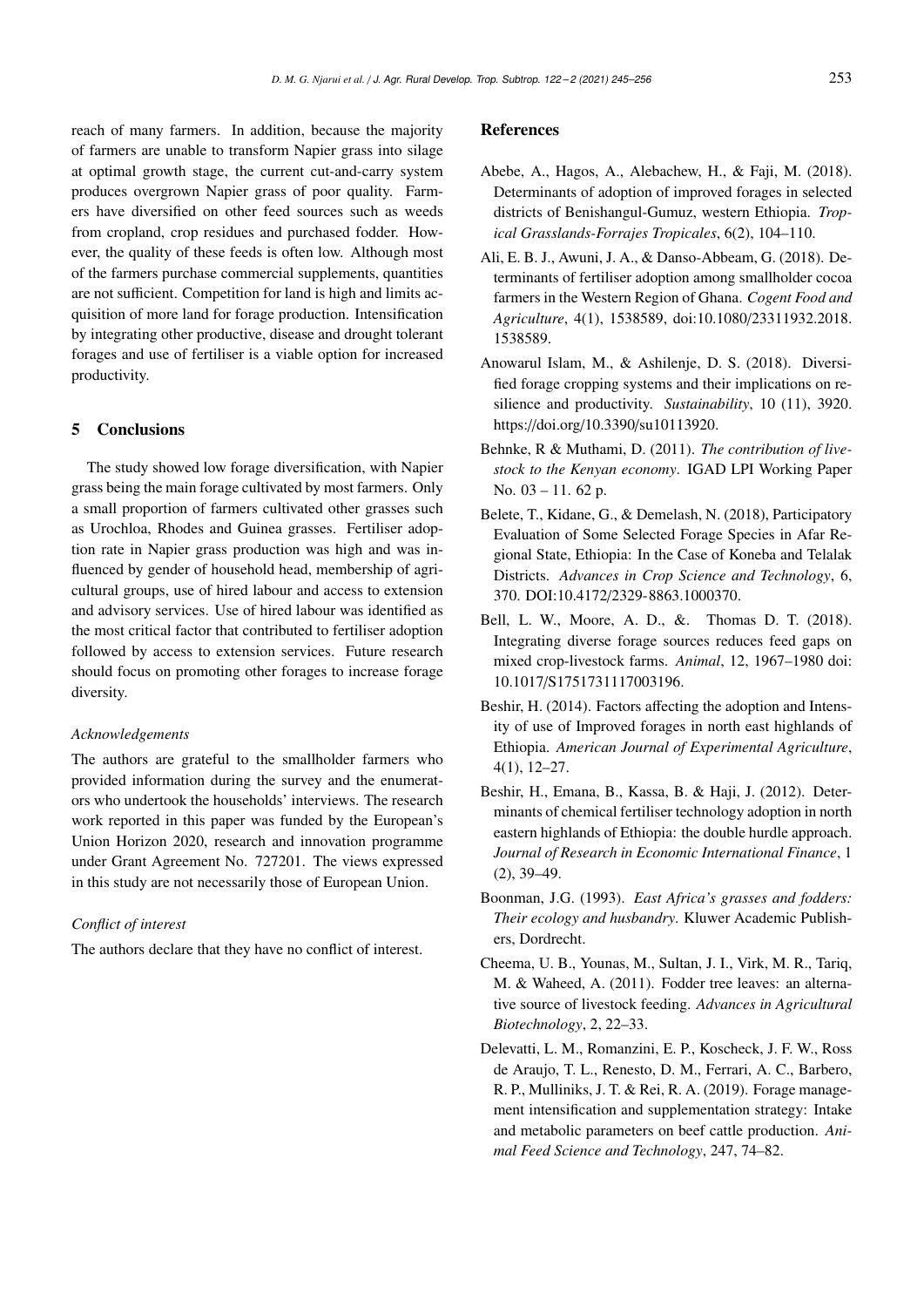- Dokbua, B., Waramit, N., Chaugool, J. & Thongjoo, C. (2020). Biomass Productivity, Developmental Morphology, and Nutrient Removal Rate of Hybrid Napier Grass (*Pennisetum purpureum* x *Pennisetum americanum*) in Response to Potassium and Nitrogen Fertilization in a Multiple-Harvest System. *Bioenergy Research*. https: //doi.org/10.1007/s12155-020-10212-w.
- Ekepu, D. & Tirivanhu, P. (2016). Assessing socioeconomic factors influencing adoption of legume-based multiple cropping systems among smallholder sorghum farmers in Soroti, Uganda. *South African Journal of Agricultural Extension*, 44, 195–215.
- Enahoro, D., Lannerstad, M., Pfeifer, C. & Dominguez-Salas, P. (2018). Contributions of livestock-derived foods to nutrient supply under changing demand in low-and middle-income countries. *Global Food Security*, 19, 1e10.https://doi.org/10.1016/j.gfs.2018.08.00.
- Farrell, G., Simons, S. & Hillocks, R. (2000). A novel technique for measuring biomass loss in a diseased tussock grass. *Tropical Grassland*, 34, 118–124.
- Farrell, G., Simons, S. A. & Hillocks, R. J. (2002). Ustilago kamerunesis on Napier grass in Kenya. International *Journal of Pest Management*, 48 (1), 25-28, DOI:10.1080/ 09670870110065244.
- Feder, G.L., Just, R. E. & Zilberman, D. (1985). Adoption of agricultural innovation in developing countries: 'A survey'. *Economic Development and Cultural Change*, 33 (2), 255-298.
- Franzel, S., Carsan, S., Lukuyu, B., Sinja, J. & Wambugu, C. (2014). Fodder trees for improving livestock productivity and smallholder livelihoods in Africa. *Current Opinion in Environmental Sustainability*, 6, 98–103.
- Gachuiri, A.N., Carsan, S., Karanja, E., Makui, P. & Kuyah, S. (2017). Diversity and importance of local fodder tree and shrub resources in mixed farming systems of central Kenya. *Forests, Trees and Livelihoods*, 26(3), 143–155.
- Gakige, J. K., Gachuri, C., Butterbach-Bahl, B. K. & Goopy, J.P. (2020). Sweet potato (Ipomoea batatas) vine silage: a cost-effective supplement for milk production in smallholder dairy-farming systems of East Africa? *Animal Production Science*, 60, 1087 – 1094. https://doi.org/10.1071/ AN18743.
- Garcia, E., Siles, P., Eash, L., van der Hoek, R., Kearney, S.P. , Smukle, S.M. & Fonte, S.J. (2019). Participatory evaluation of improved grasses and forage legumes for smallholder livestock production in central America. *Experimental Agriculture*, 55(5), 776–792 DOI:10.1017/ S0014479718000364.
- Gatheru, M., Njarui, D. M. G. & Gichangi, E. M. (2017). On-farm evaluation of improved *Brachiaria* grasses in semi-arid eastern Kenya. *Livestock Research for Rural Development*. Volume 29, Article #198. http://www.lrrd. org/lrrd29/10/wman29198.htm.
- Hasyim, H. Ishii, Y., Wadi, A. & Idota, S. (2014). Effect of digested effluent of manure on soil nutrient content and production of dwarf Napier grass in southern Kyushu, *Japan Journal of Agronomy*, 13, 1–11.
- IBMC (International Business Machines Corporation) (2011). *IBM SPSS Statistics for Windowas Version 20.0 Armonk*, New York, USA.
- Jaetzold, R., Schmidt, H., Hornet, Z. B. & Shisanya, C. A. (2006). Farm management handbook of Kenya Vol II: Natural conditions and farm management information (2nd edn) Part II/C: East Kenya Subpart C1: Eastern province Nairobi: Ministry of Agriculture, Kenya/GTZ.
- Juma, G. P., Ngigi, M., Baltenweck, I. & Drucker, A. G. (2010). Consumer demand for sheep and goat meat in Kenya. *Small Ruminant Research*, 90, 135–138.
- Kassie, M., Jaleta, M., Shiferaw, B., Mmbando, F., & Mekuria, M. (2013). Adoption of interrelated sustainable agricultural practices in smallholder systems: Evidence from rural Tanzania. *Technological Forecasting and Social Change*, 80 (3), 525–540.
- Keating, B. A., Siambi, M. N. & Wafula, B. M. (1992). The impact of climatic variability on cropping research in semi-arid Kenya between 1955 and 1985. In: Probert, M. E. (Ed.) *A search for strategies for sustainable dryland cropping in semi-arid eastern Kenya*. ACIAR Proceedings No. 41. Canberra, Australia, pp. 16–25.
- Kogo, B.K., Kumar, L. & Koech, R. (2021). Climate change and variability in Kenya: a review of impacts on agriculture and food security. *Environment, Development and Sustainability*, 23, 23–43.
- Lukuyu, B., Franzel, S., Ongadi, P. M. & Duncan, A. J. (2011). Livestock feed resources: Current production and management practices in central and northern rift valley provinces of Kenya. *Livestock Research for Rural Development*, 23, Article #112. http://www.lrrd.org/lrrd23/ 5/luku23112.htm.
- Martey, E., Wiredu, A. N., Etwire, P. M., Fosu, M., Buah, S. S. J., Bidzakin, J., Ahiabor, B. D. K. & Kusi, F. (2014). Fertiliser adoption and use intensity among smallholder farmers in Northern Ghana: A Case Study of the AGRA Soil Health Project. *Sustainable Agricultural Research*, 3, 24–36.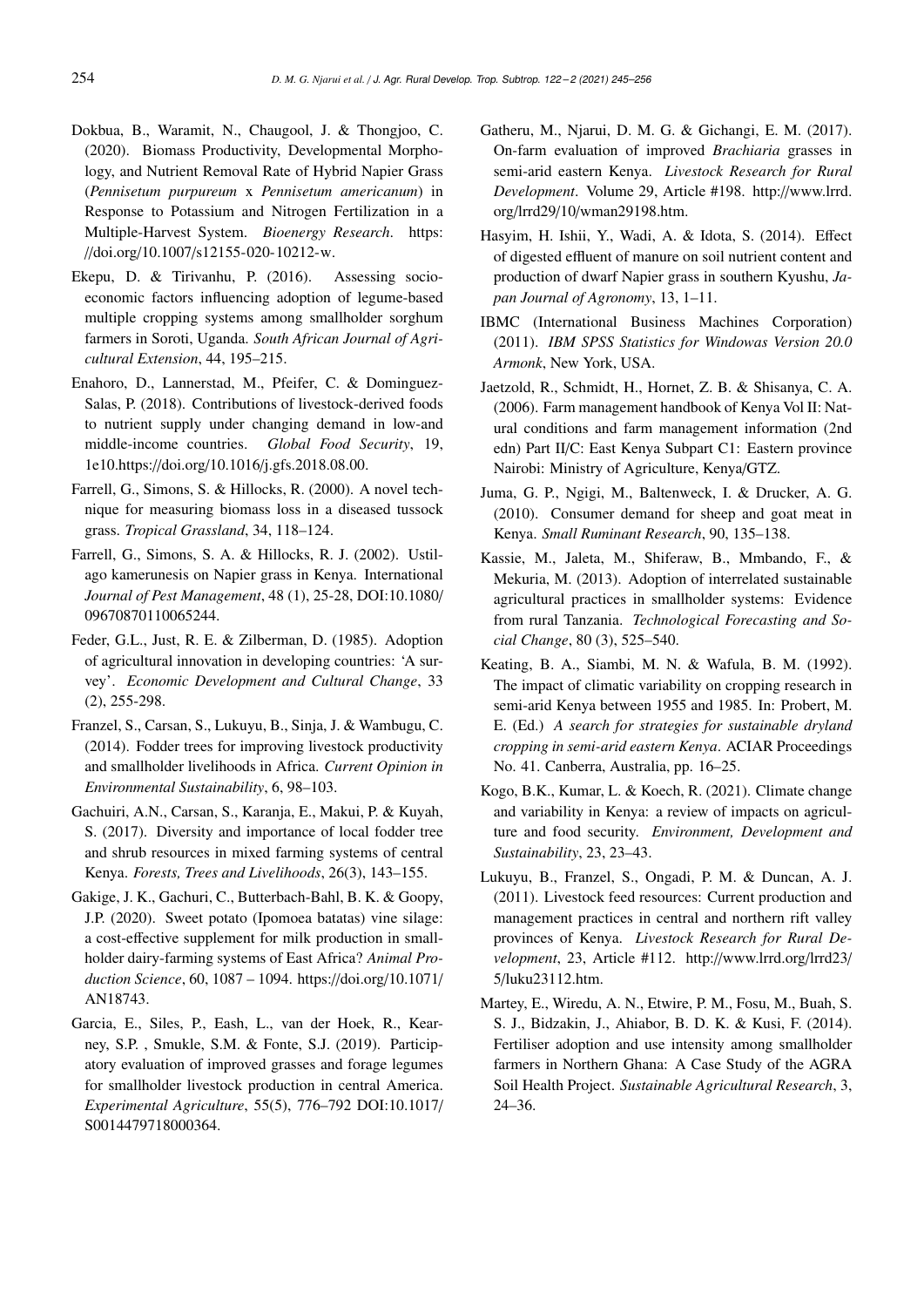- Mugwe, J., Mugendi, D., Mucheru-Muna, D., Odee, D. & Mairura, F. (2009). Effect of selected organic and inorganic fertiliser on the soil fertility of a humid Nitisols in the central Kenya. *Soil Use and Management*, 25, 434– 440.
- Muia, J. M. K., Kariuki, J. N., Mbugua, P. N., Gachuiri, C. K., Lukibisi, L. B,. Ayako, W. O. & Ngunjiri, W. V. (2011). Smallholder dairy production in high altitude Nyandarua milk-shed in Kenya: Status, challenges and opportunities. *Livestock Research for Rural Development.*, 23, Article #108. http://www.lrrd.org/lrrd23/5/ muia23108.htm.
- Muinga, R.W., Njunie, M.N., Gatheru, M. & Njarui, D.M.G. (2016). The effects of Brachiaria grass cultivars on lactation performance of dairy cattle in Kenya. In: Njarui, D. M. G., Gichangi, E. M., Ghimire, S. R. & Muinga, R. W. (Eds.) *Climate smart Brachiaria grasses for improving livestock production in East Africa – Kenya experience*. Proceedings of the workshop held in Naivasha, Kenya, 14 - 15 September, 2016. Nairobi, Kenya. pp. 229–237.
- Mulaa, M., Awalla, B., Hanson, J., Proud, J., Cherunya, A., Wanyama, J., Lusweti, C. and Muyekho, F. (2010). Stunting disease incidence and impact on Napier grass (Pennisetum purpureum Schumach) in Western Kenya. In: *Proceedings of the 12th KARI Biennial conference*. pp. 937–943. http://www.kari.org/biennialconference/ conference12/docs.
- Mungube, E. O., Njarui, D. M. G., Gatheru, M., Kabirizi, J. & Ndikumana, J. (2014). Reproductive and health constraints of dairy cattle in the peri-urban areas of semiarid eastern Kenya. *Livestock Research for Rural Development*, 26, Article #98. http://www.lrrd.org/lrrd26/6/ mung26098.htm.
- Mutua-Mutuku, M., Nguluu, S.N., Akuja, T., Lutta, M. & Bernard, P. (2017). Factors that influence adoption of integrated soil fertility and Water management practices by smallholder farmers in the semiarid areas of eastern Kenya. *Tropical and Subtropical Agroecosystems*, 20(1), 141–153.
- Muyanga, M. & Jayne, T.S. (2014). Effects of rising rural population density on smallholder agriculture in Kenya. *Food Policy*, 48, 98–113.
- Mwendia, S. W., Wanyoike, M., Wahome, R. G. & Mwangi, D. M. (2006). Farmers' perceptions on importance and constraints facing Napier grass production in central Kenya. *Livestock Research for Rural Development*. 18, Article #160. http://www.lrrd.org/lrrd18/11/mwen18160. htm.
- Njarui, D. M. G., Gichangi, E. M., Gatheru, M., Nyambati, E. M., Ondiko, C. N., Njunie, M. N., Ndungu Magiroi, K. W., Kiiya, W. W., Kute, C. A. O. & Ayako, W. (2016). A comparative analysis of livestock farming in smallholder mixed crop-livestock systems in Kenya: 2. Feed utilization, availability and mitigation strategies to feed scarcity. *Livestock Research for Rural Development*, 28, Article #67. http://wwwlrrdorg/lrrd28/4/njar28067html.
- Ochieng, J., Kirimi, L. & Mathenge, M. (2016). Effects of climate variability and change on agricultural production: The case of small scale farmers in Kenya. *NJAS - Wageningen Journal of Life Sciences*, 77, 71–78.
- Odero-Waitituh, J. A. (2017). Smallholder dairy production in Kenya; a review. *Livestock Research for Rural Development*, 29, Article #139. http://www.lrrd.org/lrrd29/ 7/atiw29139.html.
- Pieterse, P. A. & Rethman, N.F.G. (2002). The influence of nitrogen fertilisation and soil pH on the dry matter yield and forage quality of *Pennisetum purpureum* and *P. purpureum \_ P. glaucum* hybrids. *Tropical Grasslands*, 36, 83–89.
- Rahetlah, V. B., Randrianaivoarivony, J. M., Andrianarisoa, B. & Ramalanjaona, V. L. (2014). Yield response of Elephant grass (Pennisetum purpureum) to guano organic fertiliser in the Highlands of Madagascar. *Livestock Research for Rural Development*, 26, Article #3. http://www.lrrd.org/lrrd26/1/rahe26003.htm.
- Rahman, M. M., Ishii, Y., Niimi, M., & Kawamura, O. (2010). Interactive Effects of Nitrogen and Potassium Fertilization on Oxalate Content in Napier grass (*Pennisetum purpureum*). *Asian-Australasian Journal of Animal Sciences*, 23(6), 719–723.
- Sanderson, M. A., Skinner, R. H., Barker, D. J., Edwards, G. R., Tracy, B. F. & Wedin, D. A. (2004). Plant species diversity and management of temperate forage and grazing land ecosystems. *Crop Science*, 44, 1135–1137.
- Simpson, J. R., Okalebo, J. R. & Lubulwa, G. (1996). *The problem of maintaining soil fertility in eastern Kenya: A review of relevant research*. ACIAR Monograph no 41 Canberra: Australian Centre for International Agricultural Research, 60 p.
- Tata, J.S. & McNamara, P.E. (2018). Impact of ICT on agricultural extension services delivery: evidence from the Catholic Relief Services SMART skills and Farmbook project in Kenya. *The Journal of Agricultural Education and Extension*, 24 (1), 89–110. doi:10.1080/1389224X. 2017.1387160.